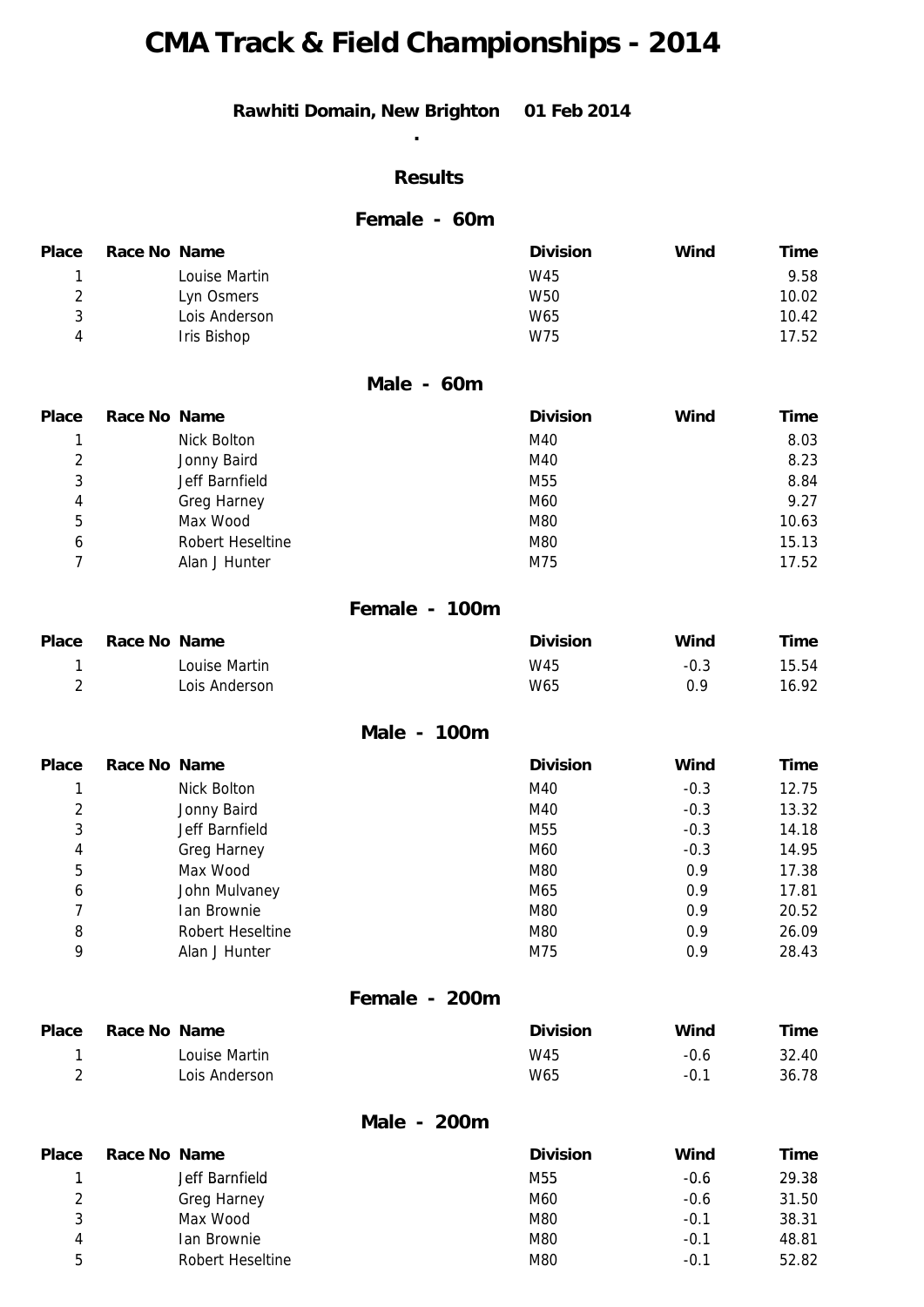## **Female - 300m**

| <b>Place</b><br>1 | <b>Race No Name</b> | Louise Martin               |                | <b>Division</b><br><b>W45</b> | <b>Time</b><br>54.99 |
|-------------------|---------------------|-----------------------------|----------------|-------------------------------|----------------------|
|                   |                     |                             | Male - 300m    |                               |                      |
| <b>Place</b>      | Race No Name        |                             |                | <b>Division</b>               | <b>Time</b>          |
| 1                 |                     | <b>Greg Harney</b>          |                | M60                           | 49.05                |
| $\overline{2}$    |                     | <b>Robert Heseltine</b>     |                | M80                           | 1:40.55              |
|                   |                     |                             | Female - 400m  |                               |                      |
| <b>Place</b>      | Race No Name        |                             |                | <b>Division</b>               | <b>Time</b>          |
| 1                 |                     | Leesa Edge                  |                | <b>W45</b>                    | 1:16.64              |
|                   |                     |                             | Female - 800m  |                               |                      |
| <b>Place</b>      | Race No Name        |                             |                | <b>Division</b>               | <b>Time</b>          |
| 1                 |                     | Leesa Edge                  |                | <b>W45</b>                    | 2:51.16              |
|                   |                     |                             | Male - 800m    |                               |                      |
| <b>Place</b>      | <b>Race No Name</b> |                             |                | <b>Division</b>               | <b>Time</b>          |
| 1                 |                     | <b>Malcolm Cornelius</b>    |                | M45                           | 2:18.39              |
| 2                 |                     | Ian Purvis                  |                | M45                           | 2:19.74              |
| 3                 |                     | <b>Andrew Stark</b>         |                | M55                           | 2:35.31              |
| 4                 |                     | Clive Kitchingman           |                | M55                           | 2:43.90              |
| 5                 |                     | Greg Harney<br>Michael Bond |                | M60<br>M70                    | 2:47.86<br>3:05.81   |
| 6<br>7            |                     | John Mulvaney               |                | M65                           | 3:10.23              |
| 8                 |                     | Allan Gardiner              |                | M65                           | 3:45.52              |
| 9                 |                     | Peter Coughlan              |                | M65                           | 3:49.25              |
|                   |                     |                             | Female - 1500m |                               |                      |
| <b>Place</b>      | Race No Name        |                             |                | <b>Division</b>               | <b>Time</b>          |
| 1                 |                     | Margaret Flanagan           |                | W60                           | 6:15.06              |
|                   |                     |                             | Male - 1500m   |                               |                      |
| <b>Place</b>      | Race No Name        |                             |                | <b>Division</b>               | <b>Time</b>          |
| 1                 |                     | Malcolm Cornelius           |                | M45                           | 4:56.97              |
| 2                 |                     | Ian Purvis                  |                | M45                           | 4:57.26              |
| 3                 |                     | Clive Kitchingman           |                | M <sub>55</sub>               | 5:27.42              |
| 4                 |                     | John Mulvaney               |                | M65                           | 6:51.11              |
| 5                 |                     | Peter Coughlan              |                | M65                           | 7:37.98              |
| 6                 |                     | Allan Gardiner              |                | M65                           | 7:47.14              |
|                   |                     |                             | Female - 3000m |                               |                      |
| <b>Place</b>      | Race No Name        |                             |                | <b>Division</b>               | <b>Time</b>          |
| 1                 |                     | Leesa Edge                  |                | W45                           | 12:08.88             |
| $\overline{c}$    |                     | Carol Thompson              |                | W70                           | 18:04.69             |
|                   |                     |                             | Male - 3000m   |                               |                      |
| <b>Place</b>      | Race No Name        |                             |                | <b>Division</b>               | <b>Time</b>          |
| 1                 |                     | Malcolm Cornelius           |                | M45                           | 10:14.16             |
| $\sqrt{2}$        |                     | Clive Kitchingman           |                | M55                           | 11:09.02             |
| 3                 |                     | John Mulvaney               |                | M65                           | 14:49.55             |

5 Peter Coughlan M65 M65 17:24.63

4 Allan Gardiner M65 M65 16:13.28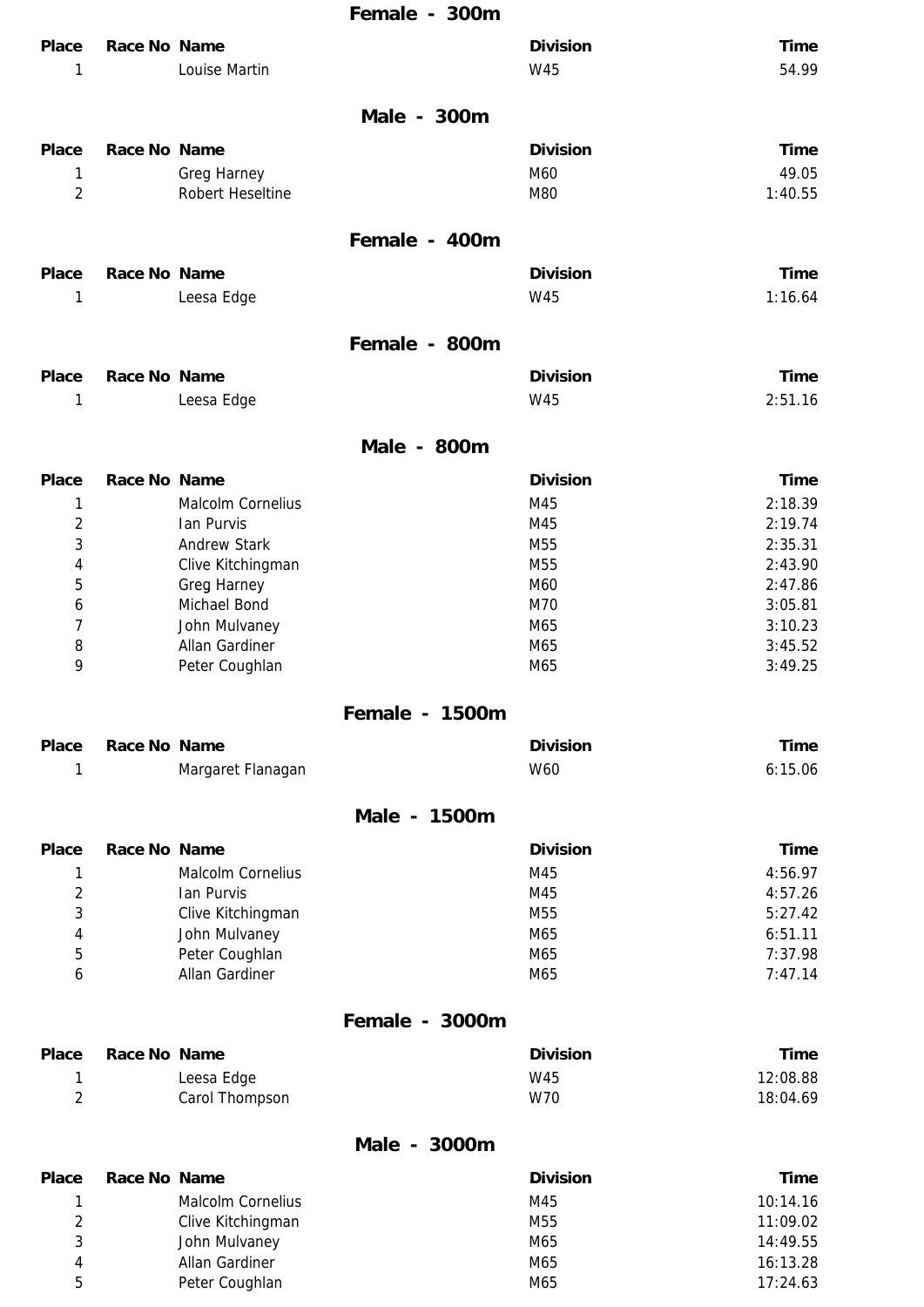|                |                     |                    | Male - 5000m              |             |
|----------------|---------------------|--------------------|---------------------------|-------------|
| <b>Place</b>   | Race No Name        |                    | <b>Division</b>           | <b>Time</b> |
| 1              |                     | Chris Mardon       | M40                       | 16:43.02    |
| $\overline{c}$ |                     | Malcolm Cornelius  | M45                       | 18:24.59    |
| 3              |                     | Clive Kitchingman  | M55                       | 19:49.13    |
| 4              |                     | Michael Bond       | M70                       | 22:37.97    |
| 5              |                     | Eric Saxby         | M75                       | 25:38.82    |
| 6              |                     | Jos Galavazi       | M65                       | 26:21.57    |
| 7              |                     | Peter Coughlan     | M65                       | 28:20.41    |
| 8              |                     | John Mulvaney      | M65                       | 29:59.85    |
| 9              |                     | Allan Gardiner     | M65                       | 31:27.97    |
| 10             |                     | <b>Brian Keown</b> | M80                       | 32:50.72    |
|                |                     |                    | Female - 10000m           |             |
| <b>Place</b>   | Race No Name        |                    | <b>Division</b>           | <b>Time</b> |
| 1              |                     | Margaret Flanagan  | W60                       | 48:01.63    |
|                |                     |                    | Male - 10000m             |             |
| <b>Place</b>   | Race No Name        |                    | <b>Division</b>           | <b>Time</b> |
| 1              |                     | Clive Kitchingman  | M <sub>55</sub>           | 42:37.59    |
| $\overline{2}$ |                     | Peter Coughlan     | M65                       | 1:02:59.85  |
| 3              |                     | Allan Gardiner     | M65                       | 1:07:35.17  |
| 4              |                     | <b>Brian Keown</b> | M80                       | 1:14:30.61  |
|                |                     |                    | Female - 3000m Track Walk |             |
| <b>Place</b>   | <b>Race No Name</b> |                    | <b>Division</b>           | <b>Time</b> |
| 1              |                     | Ann Henderson      | W70                       | 24:12.16    |
|                |                     |                    | Female - Long Jump        |             |
| <b>Place</b>   | Race No Name        |                    | <b>Division</b><br>Wind   | Perf        |
| 1              |                     | Lois Anderson      | W65                       | 2.61        |
|                |                     |                    | Male - Long Jump          |             |
| <b>Place</b>   | <b>Race No Name</b> |                    | Wind<br><b>Division</b>   | Perf        |
| 1              |                     | Alan J Hunter      | M75                       | 1.52        |
|                |                     |                    |                           |             |
|                |                     |                    | Female - Triple Jump      |             |
| <b>Place</b>   | Race No Name        |                    | Wind<br><b>Division</b>   | Perf        |
| 1              |                     | Lois Anderson      | W65<br>0.9                | 6.57        |
|                |                     |                    | Female - Shot Put         |             |
| <b>Place</b>   | Race No Name        |                    | <b>Division</b>           | Perf        |
| 1              |                     | Lyn Osmers         | W50                       | 9.49        |

|   | Lyn Osmers             | W50 | 9.49 |
|---|------------------------|-----|------|
|   | Lois Anderson          | W65 | 7.70 |
| 3 | <b>Glen Watts</b>      | W70 | 6.92 |
| 4 | <b>Beverley Church</b> | W65 | 6.72 |
| 5 | Justine Whitaker       | W70 | 6.08 |
| 6 | Barbara Bird           | W70 | 5.97 |
|   | <b>Gwyn Heseltine</b>  | W75 | 5.74 |
| 8 | Diane Underwood        | W65 | 5.09 |
| 9 | Iris Bishop            | W75 | 5.03 |
|   |                        |     |      |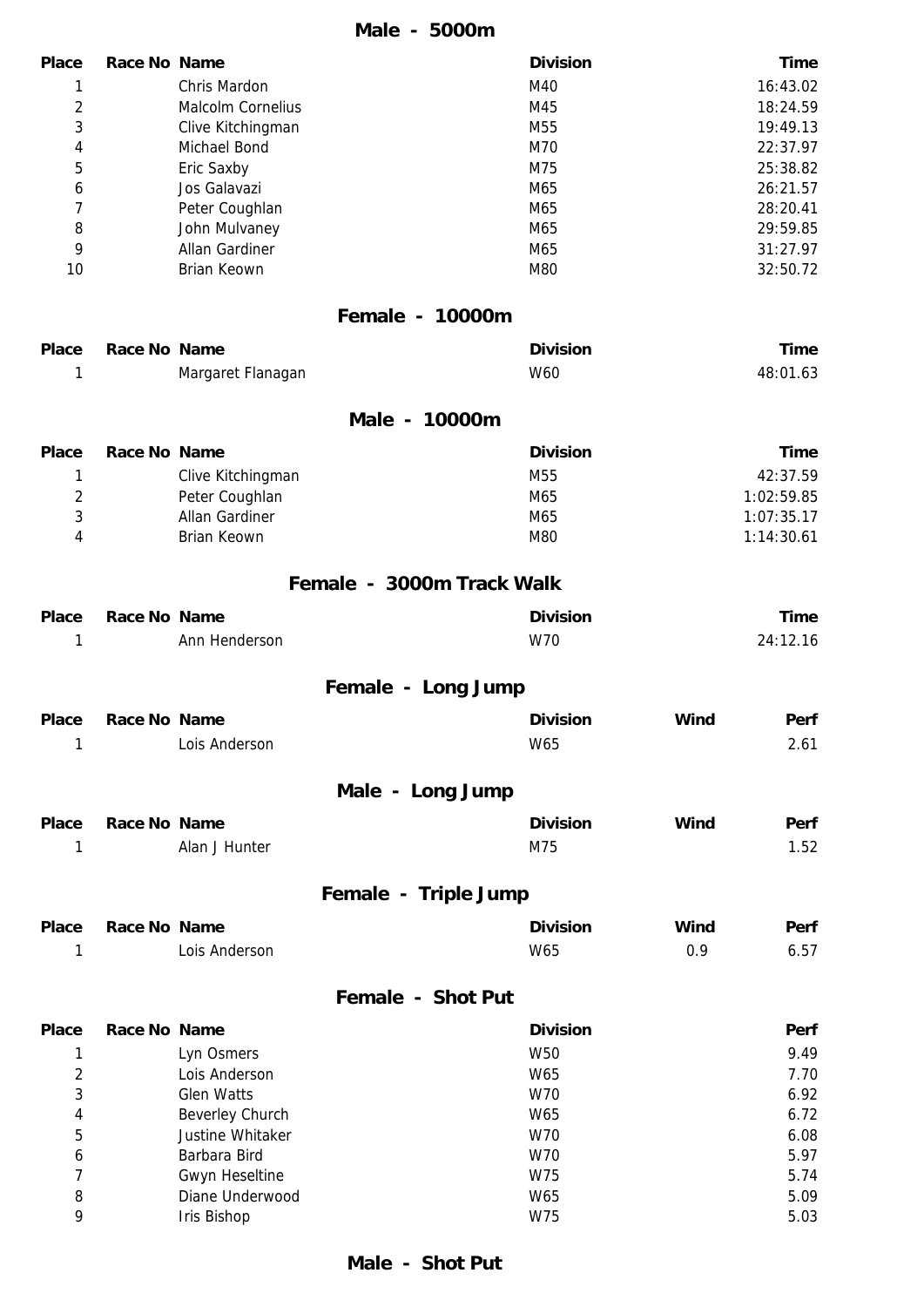| Place | Race No Name           | <b>Division</b> | Perf  |
|-------|------------------------|-----------------|-------|
|       | <b>Richard Davison</b> | M60             | 10.06 |
|       | Alan J Hunter          | M75             | 5.34  |

#### **Female - Discus**

| <b>Place</b> | Race No Name |                   | <b>Division</b> | Perf  |
|--------------|--------------|-------------------|-----------------|-------|
|              |              | Beverley Church   | W65             | 17.94 |
| 2            |              | <b>Glen Watts</b> | W70             | 16.00 |
| 3            |              | Justine Whitaker  | W70             | 15.05 |
| 4            |              | Barbara Bird      | W70             | 12.50 |
| 5            |              | Diane Underwood   | W65             | 11.98 |
| 6            |              | Gwyn Heseltine    | W75             | 10.83 |
|              |              | Iris Bishop       | W75             | 10.37 |
|              |              |                   |                 |       |

#### **Male - Discus**

|                        | <b>Division</b> | Perf  |
|------------------------|-----------------|-------|
| <b>Richard Davison</b> | M60             | 39.76 |
| <b>Brian Senior</b>    | M70             | 32.20 |
| Alan J Hunter          | M75             | 18.15 |
| Ian Brownie            | M80             | 14.46 |
|                        | Race No Name    |       |

# **Female - Javelin**

| Place          | Race No Name |                        | <b>Division</b> | <b>Perf</b> |
|----------------|--------------|------------------------|-----------------|-------------|
|                |              | Lyn Osmers             | W50             | 25.70       |
| $\mathfrak{D}$ |              | Lois Anderson          | W65             | 15.55       |
| 3              |              | Barbara Bird           | W70             | 15.01       |
| 4              |              | <b>Beverley Church</b> | W65             | 14.88       |
| 5              |              | <b>Glen Watts</b>      | W70             | 13.10       |
| 6              |              | Diane Underwood        | W65             | 12.13       |
|                |              | Justine Whitaker       | W70             | 11.99       |
| 8              |              | Iris Bishop            | W75             | 8.15        |
| 9              |              | <b>Gwyn Heseltine</b>  | W75             | 6.87        |

### **Male - Javelin**

| Place Race No Name |                        | <b>Division</b> | Perf  |
|--------------------|------------------------|-----------------|-------|
|                    | <b>Richard Davison</b> | M60             | 31.43 |
|                    | Alan J Hunter          | M75             | 13.50 |

## **Female - Hammer**

| <b>Place</b>  | Race No Name |                       | <b>Division</b> | Perf  |
|---------------|--------------|-----------------------|-----------------|-------|
|               |              | Beverley Church       | W65             | 24.87 |
| $\mathcal{P}$ |              | <b>Glen Watts</b>     | W70             | 22.19 |
| 3             |              | <b>Gwyn Heseltine</b> | W75             | 20.79 |
| 4             |              | Justine Whitaker      | W70             | 16.33 |
| 5             |              | Iris Bishop           | W75             | 15.81 |
| 6             |              | Diane Underwood       | W65             | 12.79 |

#### **Male - Hammer**

| <b>Place</b> | Race No Name    | <b>Division</b> | <b>Perf</b> |
|--------------|-----------------|-----------------|-------------|
|              | Richard Davison | M60             | 41.27       |
|              | David Leech     | M85             | 19.18       |
|              | Alan J Hunter   | M75             | 15.62       |

# **Female - Weight Throw**

| Place Race No Name | <b>Division</b> | Perf |
|--------------------|-----------------|------|
| Beverley Church    | W65             | 9.10 |